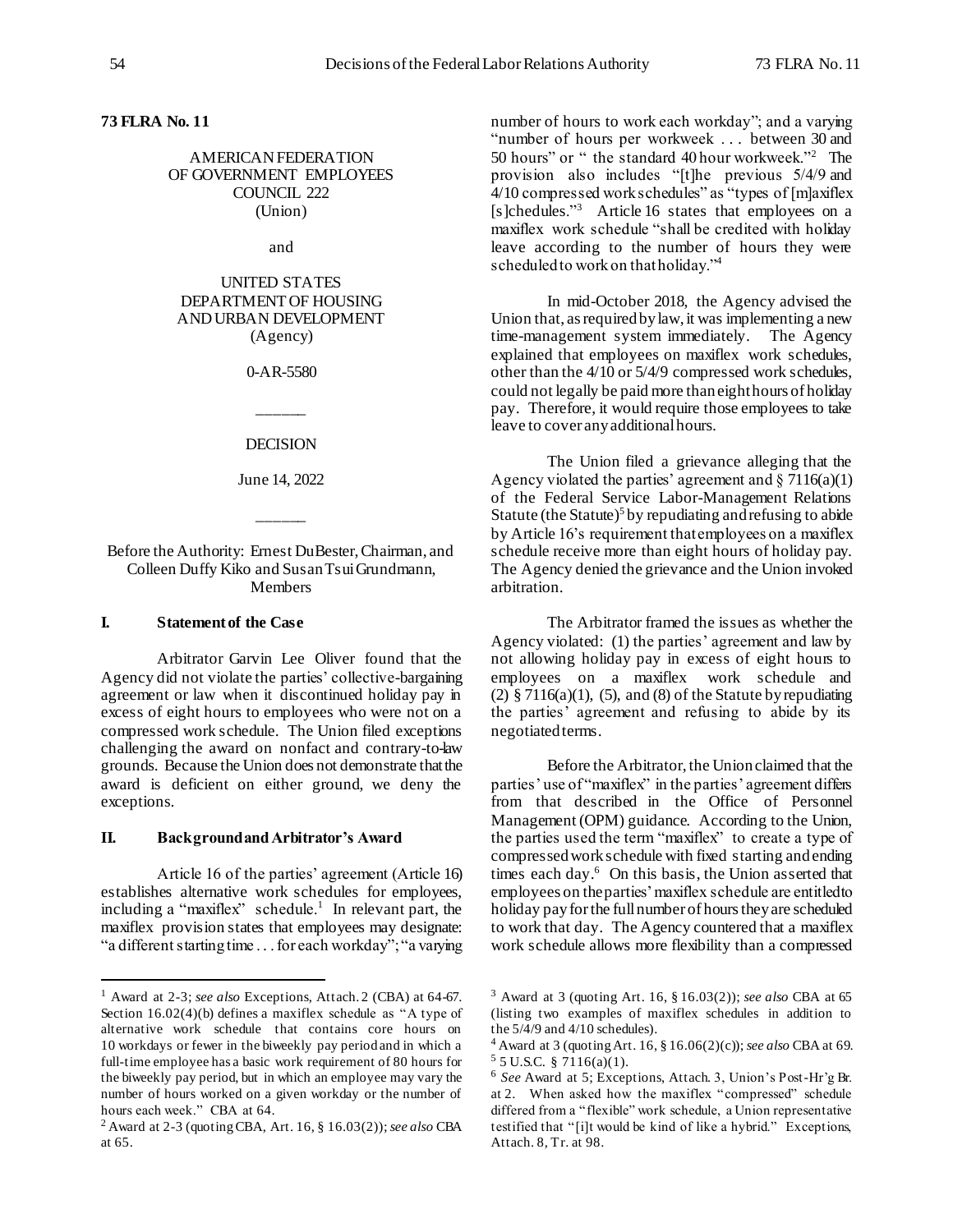work schedule and therefore the maxiflex provision creates a "hybrid schedule, which is contrary to the Federal Employees Flexible and Compressed Work Schedule Act of 1982" (the Act)<sup>7</sup> and Authority precedent.<sup>8</sup>

The Arbitrator agreed with the Agency and determined that the maxiflex work schedule in the parties' agreement was a hybrid work schedule that was contrary to the Act. Therefore, he found that the Agency did not violate the law or Article 16 when it discontinued holiday pay over eight hours to employees on maxiflex work schedules. He also found that the Agency did not violate the Statute by repudiating the parties' agreement and refusing to abide by its negotiated terms, and he dismissed the grievance.

On January 6, 2020, the Union filed exceptions to the award, and on February 6, 2020, the Agency filed an opposition to the Union's exceptions.

### **III. Analysis and Conclusions**

#### A. The award is not based on a nonfact.

The Union argues that the award is based on a "clearly erroneous" factual finding that maxiflex schedules under the parties' agreement "are distinct from compressed work schedules."<sup>9</sup> To establish that an award is based on a nonfact, the excepting party must demonstrate that a central fact underlying the award is clearly erroneous, but for which the arbitrator would have reached a different result.<sup>10</sup> However, a challenge to an arbitrator's legal conclusion or interpretation of the parties' agreement cannot be challenged as a nonfact.<sup>11</sup>

l

Although the Union disagrees with the Arbitrator's conclusion that the parties' maxiflex schedule is an impermissible hybrid schedule, the Union does not identify any factual finding that is clearly erroneous.<sup>12</sup> Instead, it argues that, "as used in the [a]greement, [m]axiflex refers to compressed work schedules."<sup>13</sup> This argument is inconsistent with the Union's testimony that the parties' maxiflex schedule is a "hybrid" schedule.<sup>14</sup> Moreover, the Union's argument challenges the Arbitrator's interpretation of the parties' agreement and his legal conclusions. This does not provide a basis for finding that the award is based on a nonfact.<sup>15</sup> Therefore, we deny this exception.

#### B. The award is not contrary to law.

The Union argues that the award is contrary to law because the Arbitrator: (1) incorrectly concluded that a maxiflex work schedule under the parties' agreement is a hybrid work schedule;<sup>16</sup> and (2) failed to find that the Agency repudiated the parties' agreement.<sup>17</sup> When an exception involves an award's consistency with law, the Authority reviews any question of law raised by the exception and the award de novo.<sup>18</sup> In applying the standard of de novo review, the Authority assesses whether an arbitrator's legal conclusions are consistent with the applicable standard of law.<sup>19</sup> And in making that assessment, the Authority defers to the arbitrator's underlying factual findings unless the excepting party establishes that they are nonfacts.<sup>20</sup>

The Authority has found that "hybrid schedules," which combine elements of compressed and flexible work schedules, are contrary to the  $Act.^{21}$  Under the Act, both compressed and flexible work schedules have an "80-hour biweekly basic work requirement" for full-time

<sup>7</sup> 5 U.S.C. §§ 6120-6133 (1988 & Supp. V 1993).

 $8$  Award at 5.

<sup>9</sup> Exceptions at 8.

<sup>10</sup> *NLRB, Pro. Ass'n,* 68 FLRA 552, 554 (2015).

<sup>11</sup> *NAIL, Loc. 5*, 70 FLRA 550, 552 (2018).

 $12$  Exceptions at 3-4. The Union asserts that the "entirety of the [a]ward's findings of facts" is based on only four factual findings, but does not allege that any of those findings are clearly erroneous. *Id.* at 4.

<sup>13</sup> *Id.* at 9.

<sup>14</sup> Exceptions, Attach. 8, Tr. at 98.

<sup>15</sup> *NTEU*, 69 FLRA 614, 619 (2016) (rejecting nonfact exception based on legal conclusions and contract interpretation).

<sup>&</sup>lt;sup>16</sup> Exceptions at 5-6.

<sup>17</sup> *Id.* at 7-8.

<sup>18</sup> *U.S. Dep't of the Interior, Bureau of Land Mgmt., Eugene Dist. Portland, Ore.*, 68 FLRA 178, 180 (2015) (*Interior*).

<sup>&</sup>lt;sup>19</sup> *Id.* The Union asserts that the Arbitrator gave no indication as to why he came to his conclusion that the maxiflex schedule was contrary to law, Exceptions at 3-4, but does not explain how this renders the award deficient. Moreover, in conducting de novo review, the Authority assesses whether the arbitrator's legal

conclusion – not his or her underlying reasoning – is consistent with the relevant legal standard. *U.S. DHS, U.S. CBP*, 68 FLRA 276, 277 (2015); *see also U.S. DOJ, Fed. BOP, Fed. Corr. Complex, Tucson, Ariz.*, 65 FLRA, 267, 270 (2010) (deferring to arbitrator's factual findings and finding arbitrator not required to specify or discuss specific items of evidence on which an award is based or which otherwise were considered); *NAGE, Loc. R1-109*, 46 FLRA 535, 547 (1992) (arbitrators are not required to set forth any specific findings or analysis in an opinion (citing *U.S. Dep't of Com., Pat. & Trademark Off.*, 41 FLRA 1042, 1049 (1991))).

<sup>20</sup> *Interior*, 68 FLRA at 180-81.

<sup>21</sup> *GSA, Wash., D.C.*, 50 FLRA 136, 138-39 (1995) (*GSA*). *See also* Exceptions, Attach. 7, OPM Handbook on Alternative Work Schedules (OPM Handbook) at 2 (stating that there is "no authority to establish hybrid work schedules that borrow selectively from the authority for flexible work schedules and the authority for compressed work schedules in an effort to create a hybrid work schedule."); *see also* OPM Handbook on Alternative Work Schedules, *available at* https://www.opm.gov/policy-dataoversight/pay-leave/reference-materials/handbooks/alternativework-schedules/#CWS.